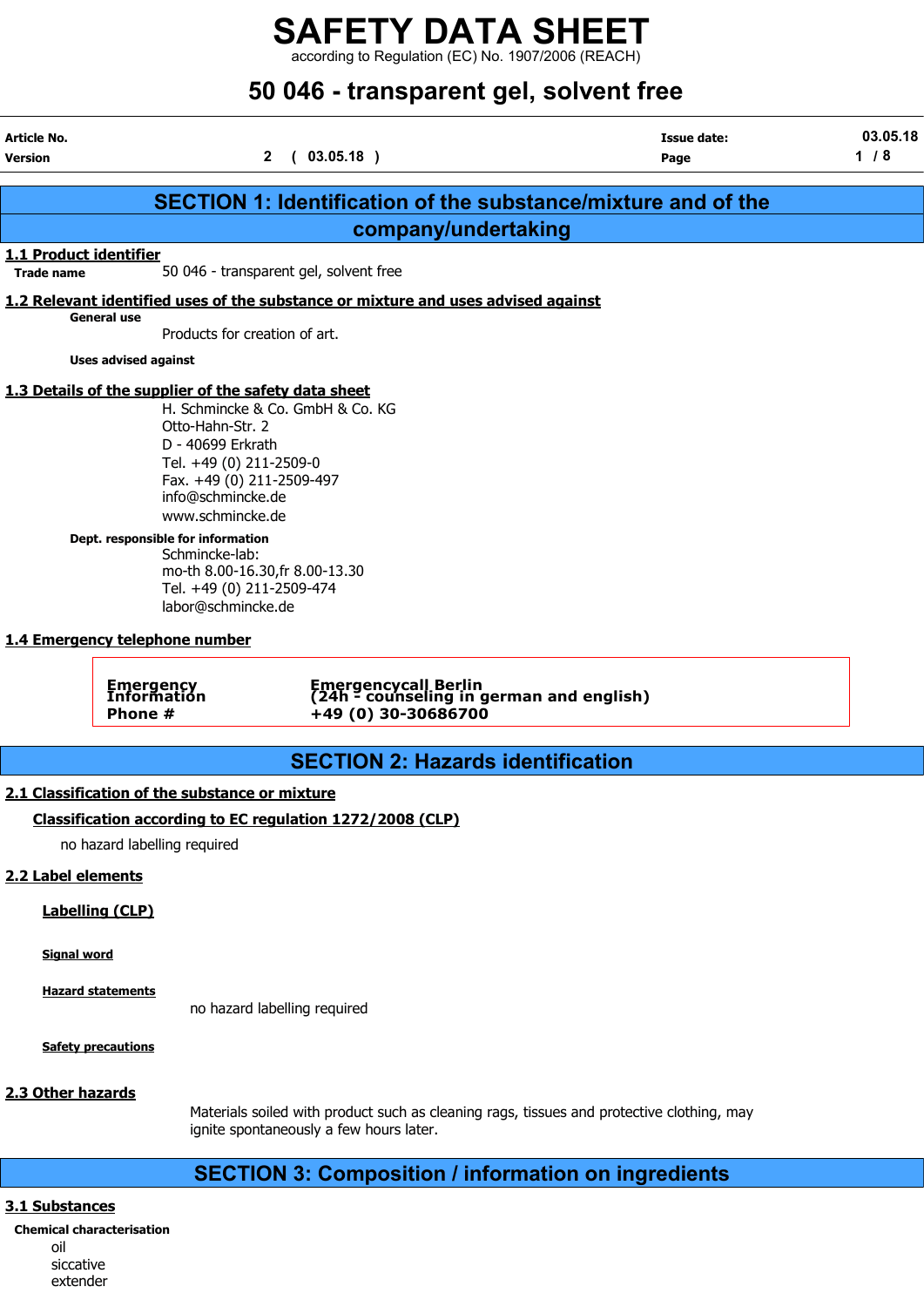# SAFETY DATA SHEET according to Regulation (EC) No. 1907/2006 (REACH)

# 50 046 - transparent gel, solvent free

| Article No. |               | <b>Issue date:</b> | 03.05.18 |
|-------------|---------------|--------------------|----------|
| Version     | 03.05.18<br>_ | Page               | ◠<br>O.  |

CAS-Number EINECS / ELINCS / NLP EU index number Customs tariff number REACH registration No. RTECS-no. Hazchem-Code CI-Number

#### 3.2 Mixtures

Additional information

### SECTION 4: First aid measures

#### 4.1 Description of first aid measures

#### General information

Immediately remove all contaminated clothing.

#### In case of inhalation

Move victim to fresh air. Seek medical aid in case of troubles.

#### In case of skin contact

Thoroughly wash skin with soap and water. Seek medical attention if irritation persists.

#### After eye contact

In case of contact with eyes, rinse immediately with plenty of flowing water for 10 to 15 minutes holding eyelids apart. Seek medical attention if irritation persists.

#### After swallowing

Rinse mouth immediately and drink plenty of water. Do NOT induce vomiting. Seek medical treatment in case of troubles.

#### 4.2 Most important symptoms and effects, both acute and delayed

No data available

### 4.3 Indication of any immediate medical attention and special treatment needed

Treat symptomatically.

# SECTION 5: Firefighting measures

### 5.1 Extinguishing media

Suitable extinguishing media

Product is non-combustible. Extinguishing materials should therefore be selected according to surroundings.

Extinguishing media which must not be used for safety reasons

Full water jet

### 5.2 Special hazards arising from the substance or mixture

In case of fire may be liberated: Carbon monoxide and carbon dioxide

## 5.3 Advice for firefighters

# Special protective equipment for firefighters

Additional information

# SECTION 6: Accidental release measures

# 6.1 Personal precautions, protective equipment and emergency procedures

Wear suitable protective clothing. Avoid contact with skin, eyes, and clothing.

# 6.2 environmental precautions

Discharge into the environment must be avoided.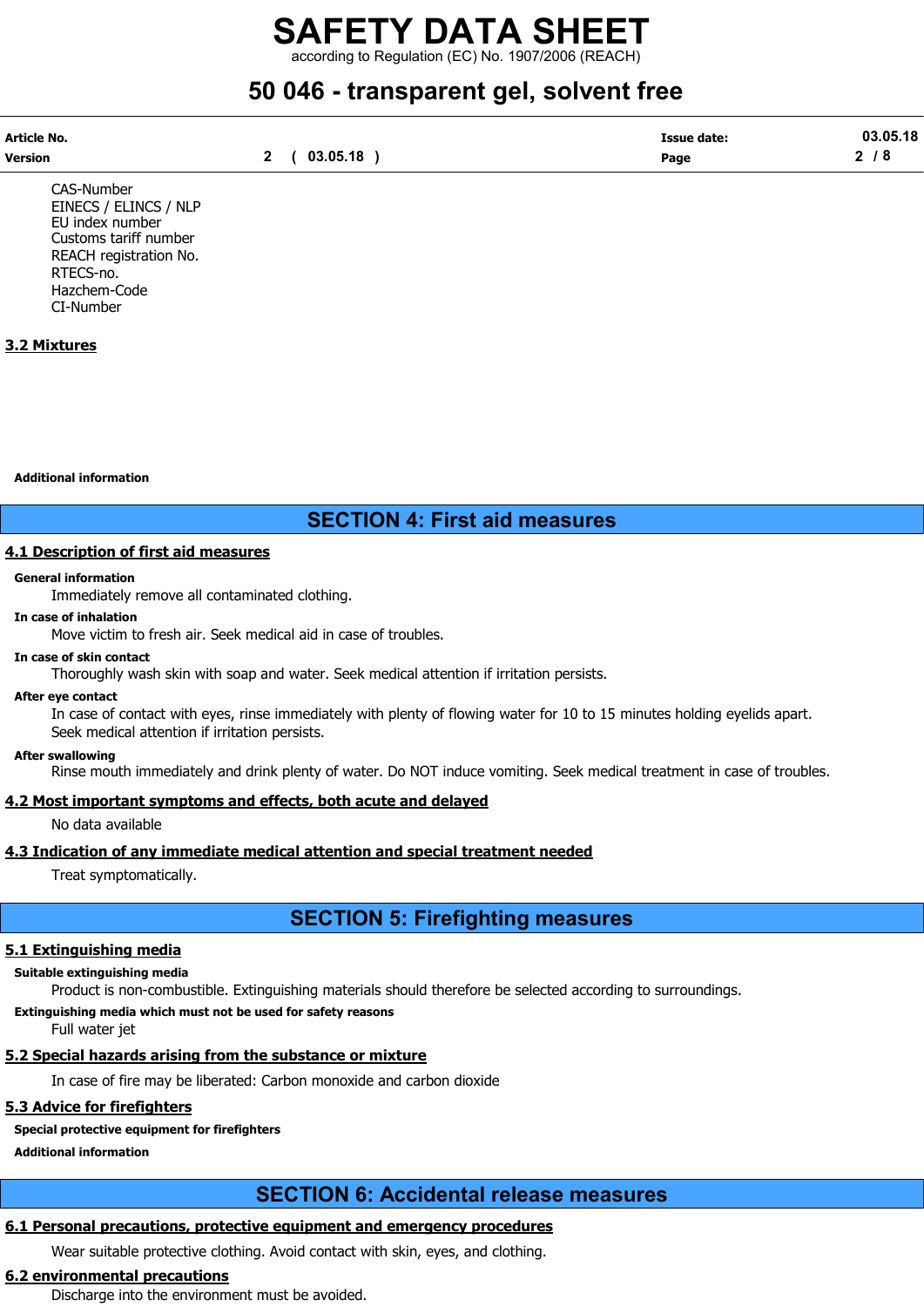according to Regulation (EC) No. 1907/2006 (REACH)

# 50 046 - transparent gel, solvent free

| Article No. |              | <b>Issue date:</b> | 03.05.18 |
|-------------|--------------|--------------------|----------|
| Version     | 2 ( 03.05.18 | Page               | 3/8      |

#### 6.3 Methods and material for containment and cleaning up

Methods for cleaning up

Collect mechanically using liquid-binding material (sand, diatomaceous earth, universal binding agents). Dispose of waste in accordance with local, state, and federal regulations. Do not pick up with the help of saw-dust or other combustible substances.

#### Additional information

#### 6.4 Reference to other sections

Safe handling: see section 7 Disposal: see section 13

### SECTION 7: Handling and storage

#### 7.1 Precautions for safe handling

#### Advices on safe handling

Handle in accordance with good industrial hygiene and safety practice. Provide adequate ventilation.

#### Precautions against fire and explosion

Spontaneous ignition possible through autoxidation of cloths soaked in the product.

#### 7.2 Conditions for safe storage, including any incompatibilities

#### Requirements for storerooms and containers

Store in a well-ventilated place. Keep container tightly closed. storage temperature 10 - 30 °C

Hints on joint storage Storage class Further details

#### 7.3 Specific end use(s)

No special measures necessary if stored and handled as prescribed.

#### SECTION 8: Exposure controls/personal protection

#### 8.1 Control parameters

#### 8.2 Exposure controls

#### Occupational exposure controls

#### Respiratory protection

With correct and proper use, and under normal conditions, breathing protection is not required.

#### Hand protection

Observe glove manufacturer's instructions concerning penetrability and breakthrough time.

Eye protection

Goggles

Body protection

Protect skin by using skin protective cream. Wear suitable protective clothing.

General protection and hygiene measures<br>Wash hands before breaks and after work. Wash contaminated clothing prior to re-use.

### SECTION 9: Physical and chemical properties

## 9.1 information on basic physical and chemical properties

| Form<br>Colour<br>Odour                       | pasty<br>light yellow<br>characteristic |     |     |
|-----------------------------------------------|-----------------------------------------|-----|-----|
|                                               |                                         | min | max |
| Initial boiling point and                     |                                         |     |     |
| boiling range<br>Melting point/freezing point |                                         |     |     |
| Flash point/flash point range                 |                                         | >   |     |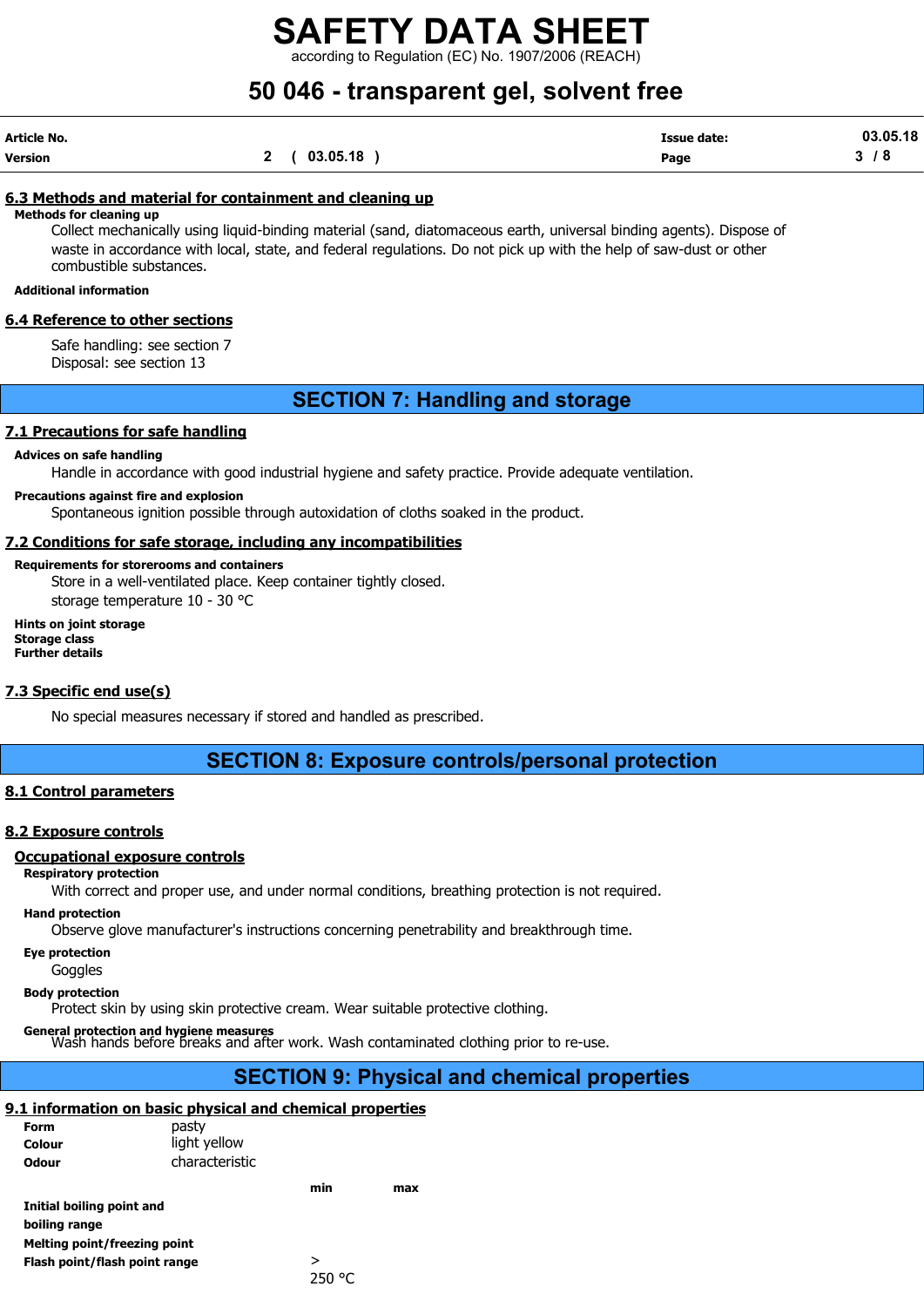according to Regulation (EC) No. 1907/2006 (REACH)

# 50 046 - transparent gel, solvent free

| Article No.                            |              |              | <b>Issue date:</b> | 03.05.18 |
|----------------------------------------|--------------|--------------|--------------------|----------|
| Version                                | $\mathbf{2}$ | $03.05.18$ ) | Page               | 4/8      |
| <b>Flammability</b>                    |              |              |                    |          |
| <b>Ignition temperature</b>            |              |              |                    |          |
| <b>Auto-ignition temperature</b>       |              |              |                    |          |
| <b>Explosion limits</b>                |              |              |                    |          |
| <b>Refraction index</b>                |              |              |                    |          |
| Partition coefficient: n-octanol/water |              |              |                    |          |
| <b>Danger of explosion</b>             |              |              |                    |          |
| Vapour pressure                        |              |              |                    |          |
| <b>Density</b>                         |              | 0,96 kg/l    |                    |          |
| <b>PH</b> value                        |              |              |                    |          |
| <b>Viscosity dynamic of</b>            |              |              |                    |          |
| Viscosity dynamic up to                |              |              |                    |          |
|                                        |              |              |                    |          |

Viscosity kinematic of Viscosity kinematic up to

#### 9.2 Other information

## SECTION 10: Stability and reactivity

#### 10.1 Reactivity

Materials soiled with product such as cleaning rags, tissues and protective clothing, may ignite spontaneously a few hours later.

#### 10.2 Chemical stability

#### 10.3 Possibility of hazardous reactions

#### 10.4 Conditions to avoid

Take action to prevent static discharges.

#### 10.5 Incompatible materials

strong oxidizing agents

#### 10.6 Hazardous decomposition products

In case of fire may be liberated: Carbon monoxide and carbon dioxide

## SECTION 11: Toxicological information

#### 11.1 Information on toxicological effects

Acute toxicity In case of inhalation No data available After swallowing No data available In case of skin contact No data available After eye contact No data available

#### Practical experience

#### General remarks

#### Toxicological tests

SECTION 12: Ecological information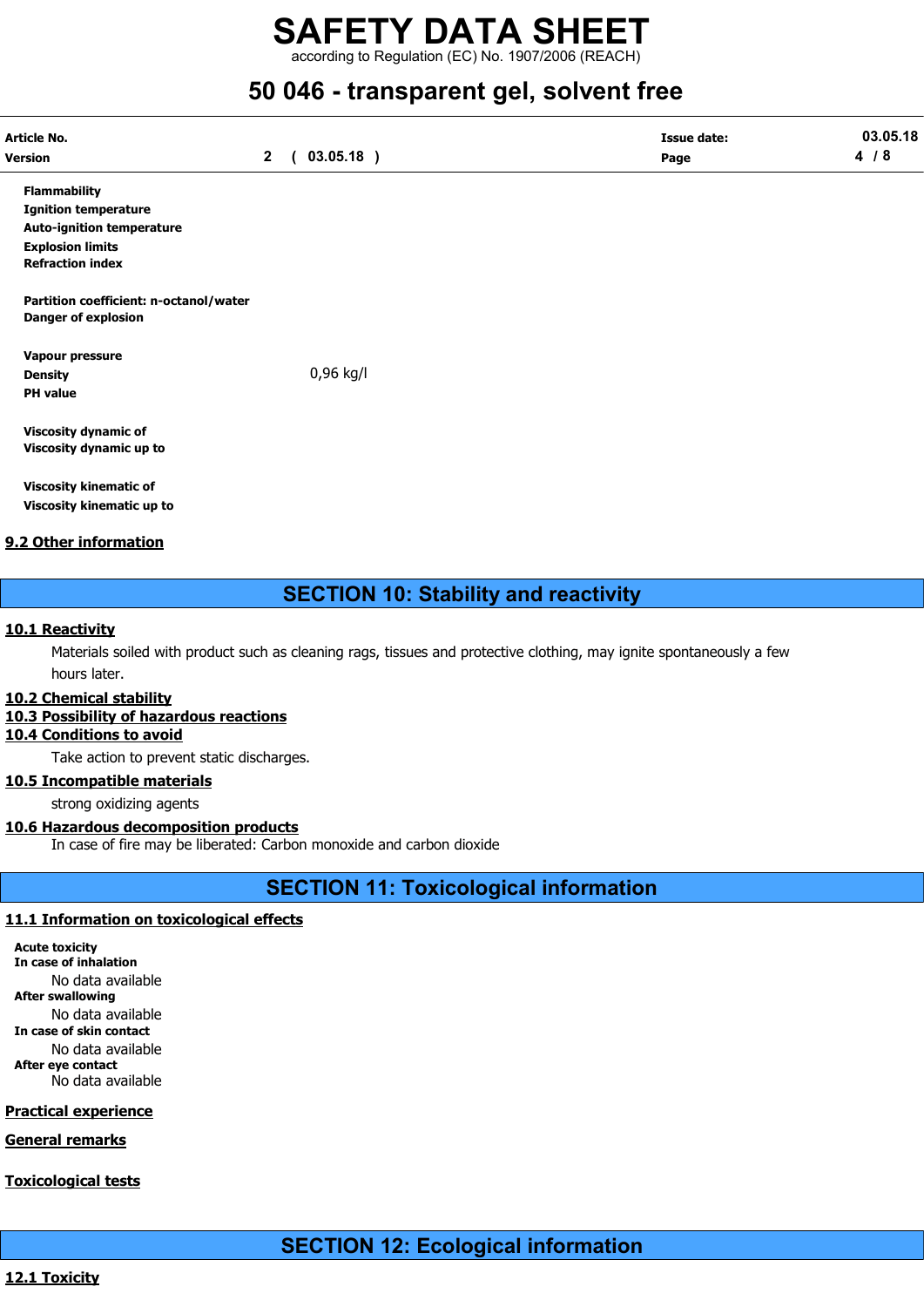according to Regulation (EC) No. 1907/2006 (REACH)

# 50 046 - transparent gel, solvent free

| Article No. |          | <b>Issue date:</b> | 03.05.18            |
|-------------|----------|--------------------|---------------------|
| Version     | 03.05.18 | Page               | -<br>0<br>$\bullet$ |

Aquatic toxicity Water Hazard Class 1 WGK catalog number 0 General information

#### 12.2 Persistence and degradability

Further details Oxygen demand

#### 12.3 Bioaccumulative potential

Bioconcentration factor (BCF) Partition coefficient: n-octanol/water

#### 12.4 Mobility in soil

No data available

#### 12.5 Results of PBT and vPvB assessment

No data available

#### 12.6 Other adverse effects

General information

#### Ecotoxicological effects

### SECTION 13: Disposal considerations

#### 13.1 Waste treatment methods

#### **Product**

Waste key number 080 112 waste paint and varnish other than those mentioned in 08 01 11 Recommendation

#### Contaminated packaging

Waste key number Recommendation

Non-contaminated packages may be recycled. Handle contaminated packages in the same way as the substance itself.

#### Additional information

SECTION 14: Transport information

#### 14.1 UN number

#### 14.2 UN proper shipping name

ADR, ADN No dangerous good in sense of these transport regulations. IMDG, IATA

#### 14.3 Transport hazard class(es)

ADR, ADN IMDG IATA

### 14.4 Packing group

### 14.5 Environmental hazards

Marine Pollutant - IMDG Marine Pollutant - ADN

# 14.6 Special precautions for user

# Land transport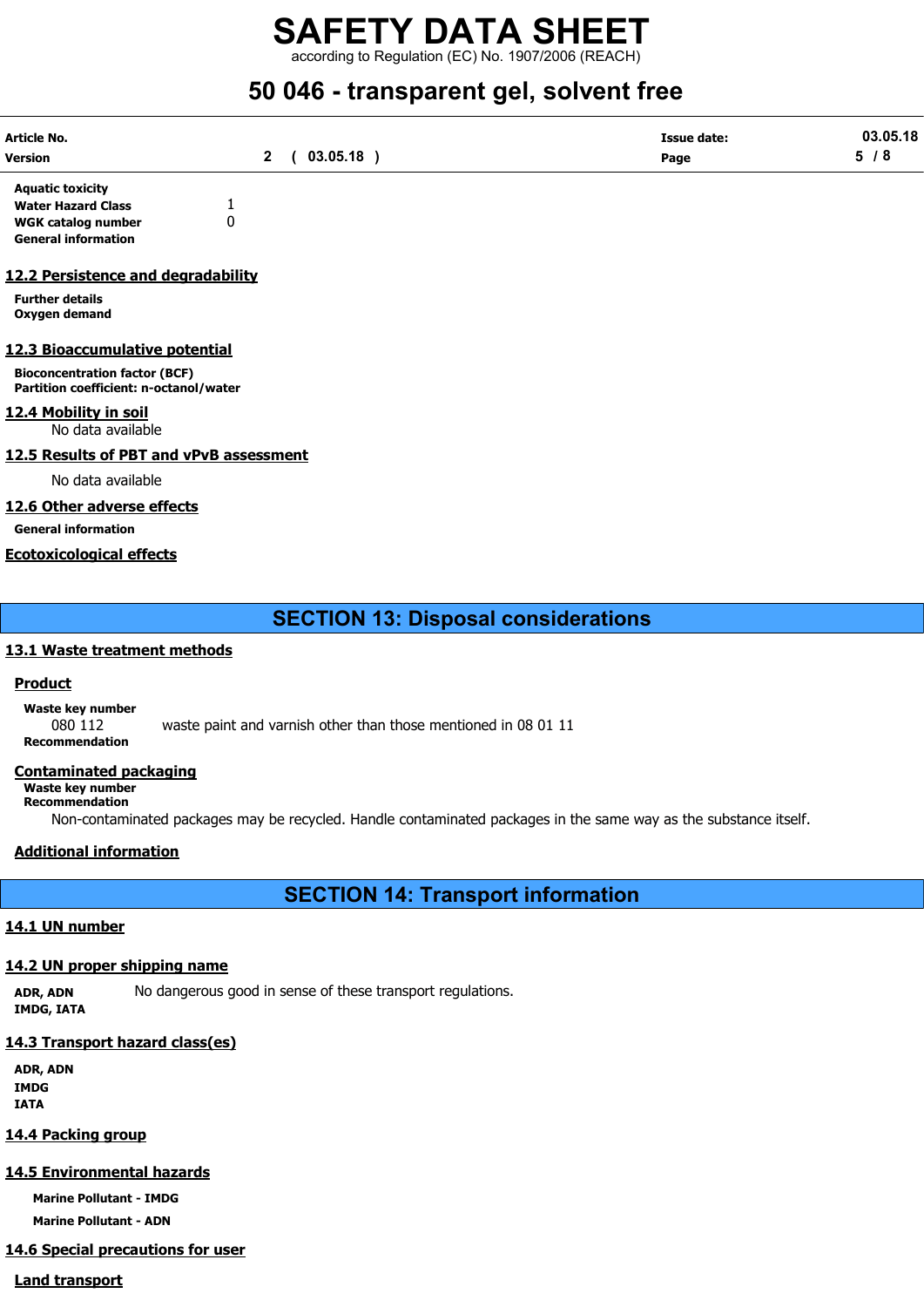according to Regulation (EC) No. 1907/2006 (REACH)

# 50 046 - transparent gel, solvent free

| Article No. |          | <b>Issue date:</b> | 03.05.18 |
|-------------|----------|--------------------|----------|
| Version     | 03.05.18 | Page               | o        |

Code: ADR/RID Kemmler-number Hazard label ADR Limited quantities Contaminated packaging: Instructions Contaminated packaging: Special provisions Special provisions for packing together Portable tanks: Instructions Portable tanks: Special provisions Tank coding Tunnel restriction Remarks EQ Special provisions

#### Inland waterway craft

Hazard label Limited quantities Transport permitted Equipment necessary Ventilation Remarks EQ Special provisions

#### Sea transport

EmS Special provisions Limited quantities Contaminated packaging: Instructions Contaminated packaging: Special provisions IBC: Instructions IBC: Provisions Tank instructions IMO Tank instructions UN Tank instructions Special provisions Stowage and segregation Properties and observations Remarks EQ

#### Air transport

Hazard Passenger Passenger LQ **Cargo** ERG Remarks EQ Special Provisioning

### 14.7 Transport in bulk according to Annex II of MARPOL 73/78 and the IBC Code

No data available

# SECTION 15: Regulatory information

## 15.1 Safety, health and environmental regulations/legislation specific for the substance or mixture

#### National regulations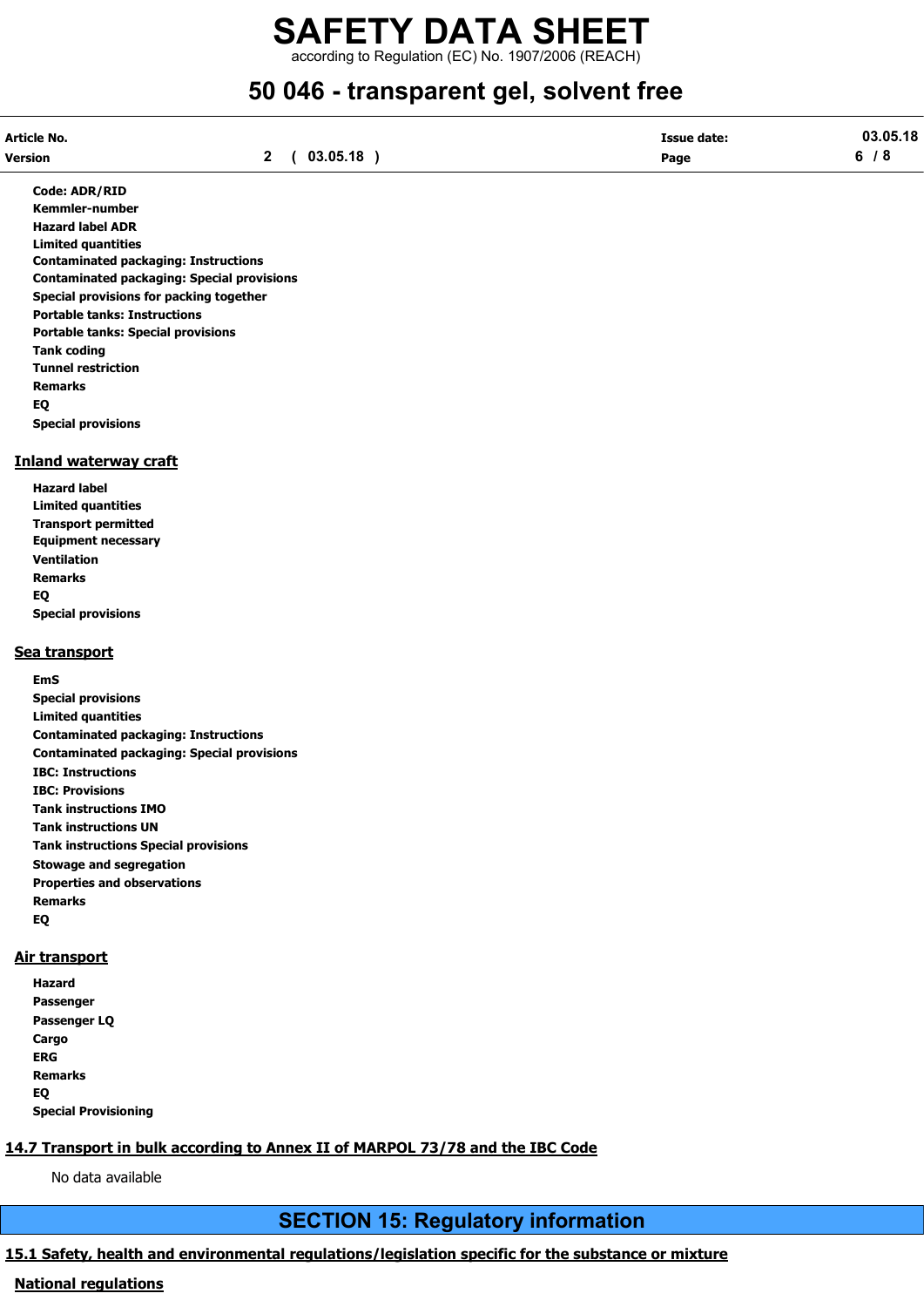according to Regulation (EC) No. 1907/2006 (REACH)

# 50 046 - transparent gel, solvent free

| Article No. |              | <b>Issue date:</b> | 03.05.18 |
|-------------|--------------|--------------------|----------|
| Version     | 2 ( 03.05.18 | Page               | 7 / 8    |

#### Europe

Contents of VOC [%] Contents of VOC  $[a/L]$ Further regulations, limitations and legal requirements

#### **Germany**

| Storage class                                                  |   |
|----------------------------------------------------------------|---|
| <b>Water Hazard Class</b>                                      | 1 |
| WGK catalog number                                             |   |
| <b>Incident regulation</b>                                     |   |
| <b>Information on working limitations</b>                      |   |
| <b>Further regulations, limitations and legal requirements</b> |   |

#### Denmark

Further regulations, limitations and legal requirements

#### **Hungary**

Further regulations, limitations and legal requirements

#### Great Britain

Further regulations, limitations and legal requirements

#### Switzerland

Contents of VOC [%]

 $0\%$ Further regulations, limitations and legal requirements

#### **USA**

Further regulations, limitations and legal requirements Federal Regulations State Regulations

#### Japan

Further regulations, limitations and legal requirements

#### **Canada**

Further regulations, limitations and legal requirements

#### 15.2 Chemical Safety Assessment

# SECTION 16: Other information

#### Further information

#### Hazard statements (CLP)

#### Further information

This information is abased on our current state of knowledge and describes the security standards applicable to our product for the purpose provided. The information provided here does not constitute a legally binding warranty of specific characteristics or of suitability for a specific application use of the product is thus to be adapted to the user's special conditions and checked by preliminary tests. We are thus unable to guarantee product characteristics or accept an liability for damage arising in connection with the use of our products.

#### Literature

For abbreviations and acronyms, see: ECHA Guidance on information requirements and chemical safety assessment, chapter R.20 (Table of terms and abbreviations).